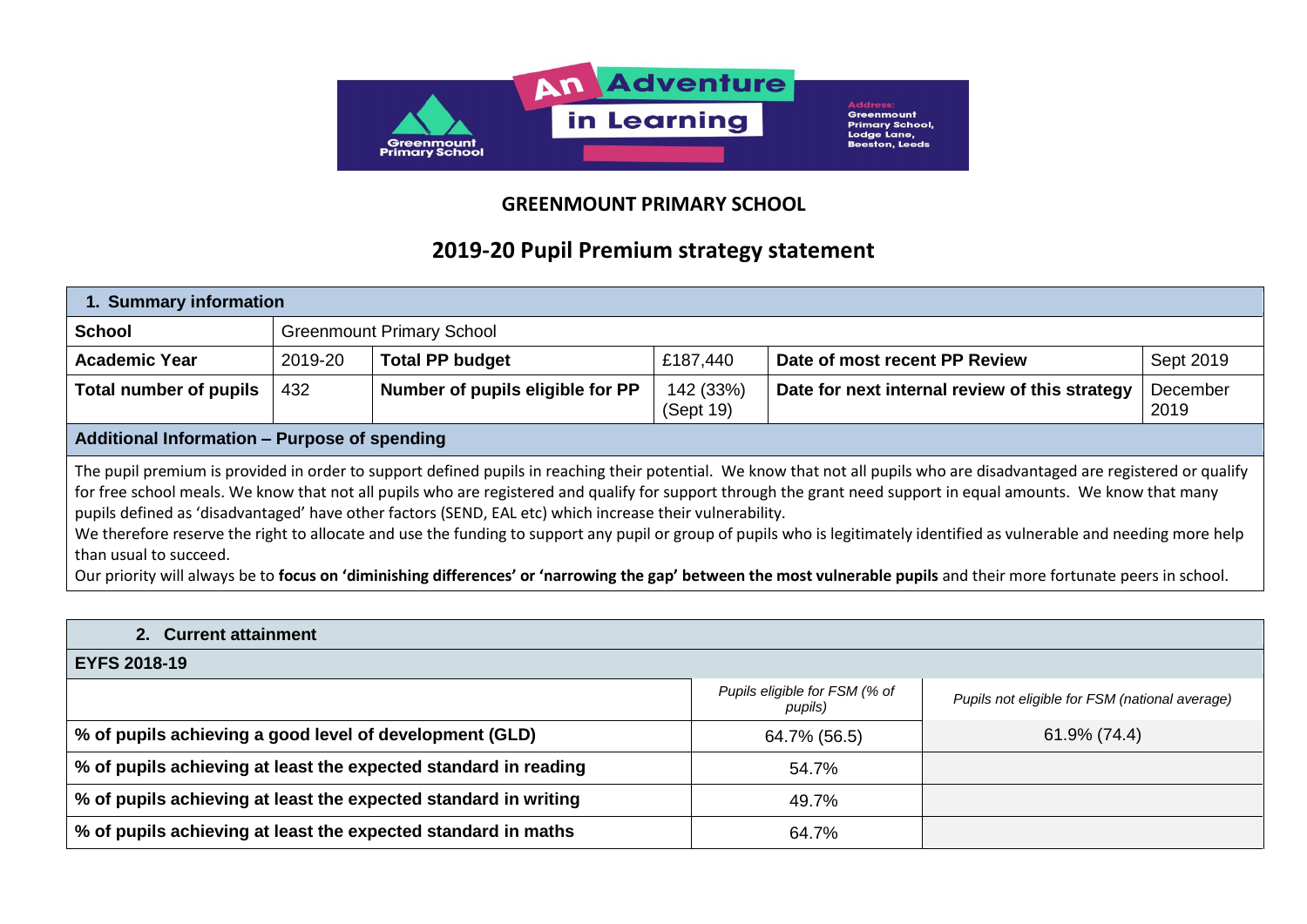| <b>Phonics 2018-19</b>        |                                   |                                               |
|-------------------------------|-----------------------------------|-----------------------------------------------|
|                               | Pupils eligible for PP (national) | Pupils not eligible for PP (national average) |
| % achieving in Year 1 Phonics | 73.7% (70.1)                      | 71.8% (84.5%)                                 |

## **KS1 2018-19**

|                                                                 | Pupils eligible for PP (national) | Pupils not eligible for PP (national average) |
|-----------------------------------------------------------------|-----------------------------------|-----------------------------------------------|
| % achieving in reading, writing and maths                       | 57.1% (49.8)                      | 50% (68.8)                                    |
| % of pupils achieving at least the expected standard in reading | 76.2% (61.9)                      | 65.8% (78.4)                                  |
| % of pupils achieving at least the expected standard in writing | 61.9% (54.7%)                     | 50% (73.1)                                    |
| % of pupils achieving at least the expected standard in maths   | 76.2% (62.2)                      | 68.4% (79.1)                                  |

| KS2 2018-19                                                             |                        |                                               |  |
|-------------------------------------------------------------------------|------------------------|-----------------------------------------------|--|
| % pupils PP, % pupils not eligible for PP (national 32% PP, 68% non PP) | Pupils eligible for PP | Pupils not eligible for PP (national average) |  |
| % achieving in reading, writing and maths                               | 33.3% (51.2)           | 33.3% (70.8)                                  |  |
| % of pupils achieving at least the expected standard in reading         | 46.7% (61.9)           | $51.5\%(78.1)$                                |  |
| % of pupils achieving at least the expected standard in writing         | 43.3% (67.7)           | 63.3% (83.2)                                  |  |
| % of pupils achieving at least the expected standard in maths           | 60% (67.2)             | 66.7% (83.7)                                  |  |
| % of pupils achieving at least the expected standard in GPS             | 56.7% (67.3)           | 75.8% (82.8)                                  |  |

| 3. Barriers to future attainment (for pupils eligible for PP, including high ability) |                                                                                                                                                                                                                                                               |  |  |
|---------------------------------------------------------------------------------------|---------------------------------------------------------------------------------------------------------------------------------------------------------------------------------------------------------------------------------------------------------------|--|--|
| In-school barriers.                                                                   |                                                                                                                                                                                                                                                               |  |  |
| А.                                                                                    | a) Inconsistency of first quality teaching, with high levels of expectation particularly of writing, over time.<br>b) The legacy of previous weak teaching of reading and writing.<br>c) Unforeseeable movement of staff (illness, promotion, maternity etc). |  |  |
|                                                                                       | Our relentless foci on:                                                                                                                                                                                                                                       |  |  |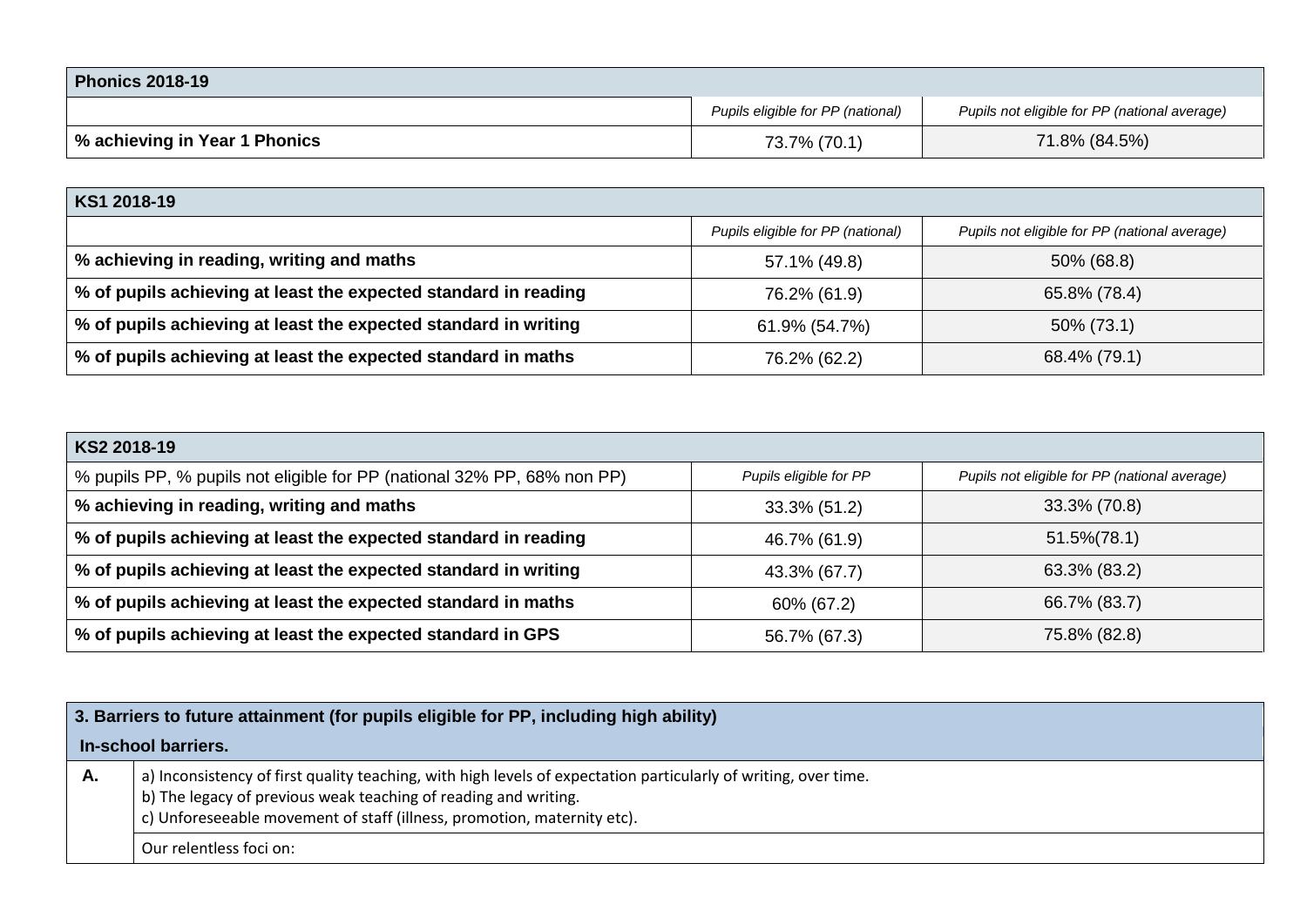|           | a) the level of challenge presented to pupils of all abilities                                                                                                                                                                                                                                                                                                                                                                                                                                                                                                                                                                     |  |  |  |  |
|-----------|------------------------------------------------------------------------------------------------------------------------------------------------------------------------------------------------------------------------------------------------------------------------------------------------------------------------------------------------------------------------------------------------------------------------------------------------------------------------------------------------------------------------------------------------------------------------------------------------------------------------------------|--|--|--|--|
|           | b) the frequency and reliability of assessment for learning, and of learning, in classrooms                                                                                                                                                                                                                                                                                                                                                                                                                                                                                                                                        |  |  |  |  |
|           | c) the monitoring (by leaders), evaluation (by SLT), and review of the quality of teaching (by all professional staff)                                                                                                                                                                                                                                                                                                                                                                                                                                                                                                             |  |  |  |  |
|           | d) the tracking of performance of different groups of pupils                                                                                                                                                                                                                                                                                                                                                                                                                                                                                                                                                                       |  |  |  |  |
|           | will ensure that the pace of learning for all pupils, especially those eligible for support through the pupil premium, will accelerate.                                                                                                                                                                                                                                                                                                                                                                                                                                                                                            |  |  |  |  |
|           | External barriers. ALL OF WHICH REQUIRE EARLY AND CONTINUING INTERVENTION ONCE CHILDREN ARE IN SCHOOL                                                                                                                                                                                                                                                                                                                                                                                                                                                                                                                              |  |  |  |  |
| <b>B.</b> | Well below average overall starting points, particularly in communication skills and the use of English.                                                                                                                                                                                                                                                                                                                                                                                                                                                                                                                           |  |  |  |  |
|           | A very large majority of pupils join school with English language skills well below those normally expected for pupils of their age. This is particularly the case<br>with younger children who usually arrive en masse in Nursery with little or no English vocabulary.                                                                                                                                                                                                                                                                                                                                                           |  |  |  |  |
|           | It also presents different difficulties when older pupils arrive in mid-year with no English language, into already functioning class groups. We will provide the<br>necessary support for these children.                                                                                                                                                                                                                                                                                                                                                                                                                         |  |  |  |  |
|           | We will focus on improving basic speaking and listening skills; social skills; and speed up often delayed physical development in young children.<br>We will ascertain as quickly as possible the most immediate needs of new arrivals in school. We will track the progress of these pupils relentlessly.                                                                                                                                                                                                                                                                                                                         |  |  |  |  |
| C.        | The inability of some parents to give educational preparation and support at home; lack of parental engagement in some instances; general poverty.                                                                                                                                                                                                                                                                                                                                                                                                                                                                                 |  |  |  |  |
|           | Pupil's home life prior to school is often a barrier to learning in school. Parents lack of competency in English, their low self-confidence in dealing with the<br>system, housing mobility (and overcrowding), means that many pupils are not ready for learning when they arrive school, at whatever age that might be.<br>The above factors are often compounded by other significant issues including;<br>Social, emotional and mental health concerns within the family and experienced by the children.<br>We will work with directly parents to help them make vital small differences early on in their children's lives. |  |  |  |  |
| D.        | Limited life experiences.                                                                                                                                                                                                                                                                                                                                                                                                                                                                                                                                                                                                          |  |  |  |  |
|           | Few pupils have access to high quality educational experiences which enrich and enhance their knowledge and brings the curriculum to life for them. Their self-<br>esteem and confidence in reading, writing and maths is below what would normally be expected.<br>The School will endeavour to raise standards across the board by increasing the relevance of reading, writing and maths opportunities across the curriculum.<br>We will ensure that No PP child will be required to pay for taking part in any extra-curricular activity.                                                                                      |  |  |  |  |
|           |                                                                                                                                                                                                                                                                                                                                                                                                                                                                                                                                                                                                                                    |  |  |  |  |
| Ε.        | Below average initial attendance, inconsistent punctuality and absence due to extended leave abroad.                                                                                                                                                                                                                                                                                                                                                                                                                                                                                                                               |  |  |  |  |
|           | We have already begun work to improve attendance for PP pupils to ensure they are in school and ready to learn, by any and all means.<br>We have begun to improve the punctuality of PP pupils to minimise the amount of lost learning occurring at the start of the school day.<br>We feed and clothe where necessary.<br>We will use the PPG to continue to carry out all these support activities.<br>The attendance of PP pupils is not yet in line with than the national average for similar pupils. Our proactive work with parents of children new tp the school,                                                          |  |  |  |  |
|           | already showing positive signs, will be extended.                                                                                                                                                                                                                                                                                                                                                                                                                                                                                                                                                                                  |  |  |  |  |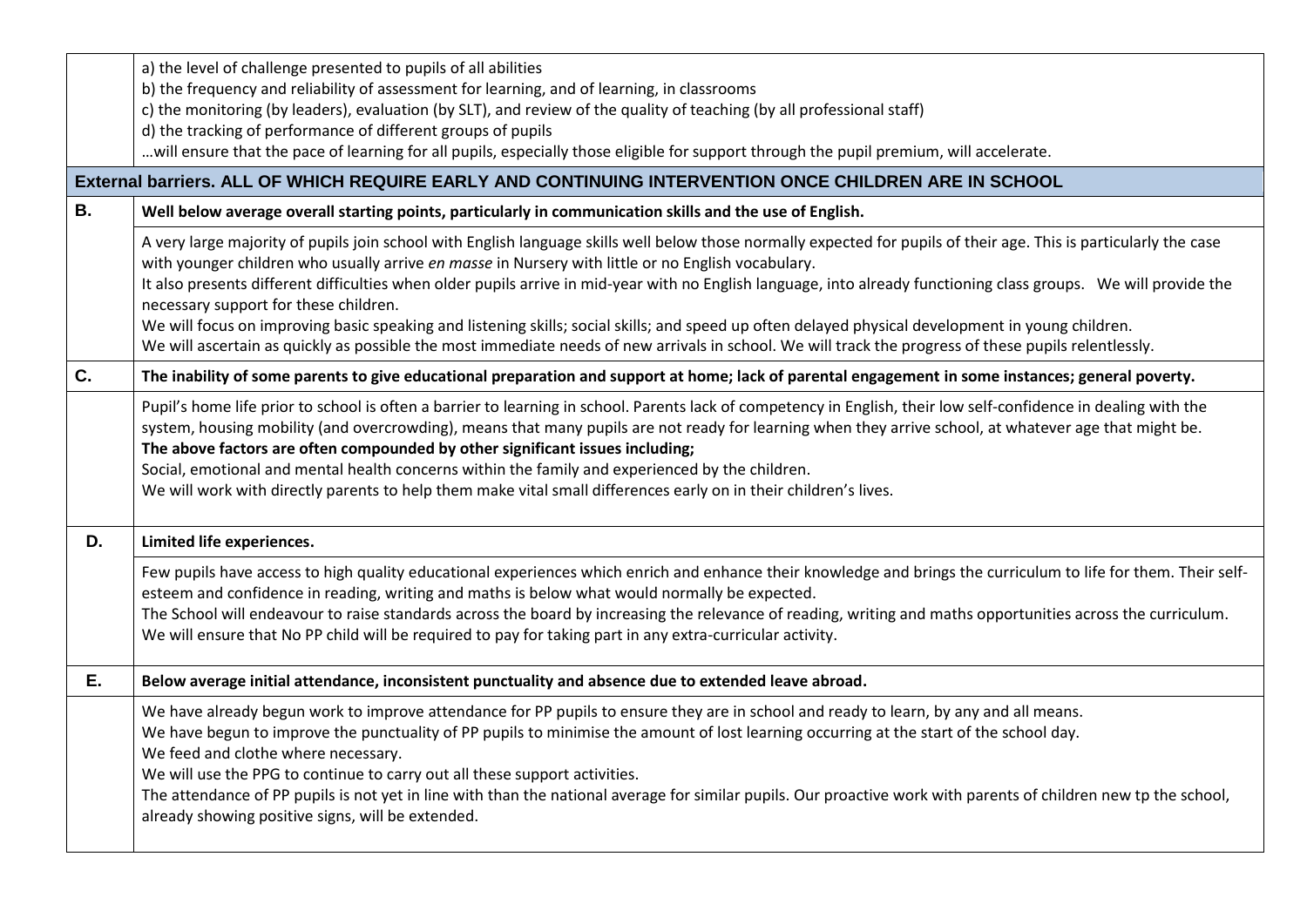|           | <b>4. Desired outcomes</b>                                                                                                                                                                                                                                                                                                                                                                                                                                                                                                                                                                                                     |                                                                                                                                                                                                                                                                                                                                                                                                                                                                                                                                                                                                                                                                                                                                                                                                                                                                                                                                                                                                                                                                                                                                                                                                                                        |  |  |
|-----------|--------------------------------------------------------------------------------------------------------------------------------------------------------------------------------------------------------------------------------------------------------------------------------------------------------------------------------------------------------------------------------------------------------------------------------------------------------------------------------------------------------------------------------------------------------------------------------------------------------------------------------|----------------------------------------------------------------------------------------------------------------------------------------------------------------------------------------------------------------------------------------------------------------------------------------------------------------------------------------------------------------------------------------------------------------------------------------------------------------------------------------------------------------------------------------------------------------------------------------------------------------------------------------------------------------------------------------------------------------------------------------------------------------------------------------------------------------------------------------------------------------------------------------------------------------------------------------------------------------------------------------------------------------------------------------------------------------------------------------------------------------------------------------------------------------------------------------------------------------------------------------|--|--|
|           | Desired outcomes and how they will be measured                                                                                                                                                                                                                                                                                                                                                                                                                                                                                                                                                                                 | Success criteria                                                                                                                                                                                                                                                                                                                                                                                                                                                                                                                                                                                                                                                                                                                                                                                                                                                                                                                                                                                                                                                                                                                                                                                                                       |  |  |
| Α.        | Outcome:<br>Quality and consistency of teaching, with high levels of expectation and<br>challenge particularly for PP children, continues to improve.<br>Measured by:<br>1. Direct evidence (pupils' books) and indirect evidence (tracking data)<br>match to show consistently good progress in all classes for PP children,<br>whatever their starting points might be.<br>2. Monitoring of T&L shows increasing proportion of outstanding learning<br>events, decreasing proportion of lessons deemed to be requiring<br>improvement.<br>3. Maintained standard of pupils' attitudes to learning                            | To continue to close the attainment gap in KS2 between disadvantaged and non-<br>disadvantaged pupils for EYFS and KS2 pupils by a further 5% in 2019 and a further<br>10% in 2020. PP pupils at KS1 are currently outperforming non-PP in all subjects.<br>1. To continue to close the gap with overall GLD between Greenmount and national<br>(13% difference)<br>2. Overall Y1 Phonics screen rises to 75% in 2020 (currently 71%).<br>3. KS1 Reading ARE continues to stay inline with National (70%) and PP pupils<br>exceed National ARE in 2020 (Greenmount PP pupils currently achieve higher than<br>national ARE by 8%).<br>4. KS1 Writing ARE rises by 10% in 2020.<br>5. KS1 Maths ARE continues to close the gap with national ARE (difference is<br>currently 5%, however PP pupils are achieving higher than national by 14%).<br>6. KS2 Reading ARE rises by 10% in 2019 and a further 10% in 2020.<br>8. KS2 Writing ARE rises by 5% in 2019 and a further 10% in 2020.<br>9 KS2 Maths ARE continues to close the gap with national ARE (currently 15%<br>compared to 26% in 2018).<br>10. KS2 ESPG ARE rises by 10% in 2020 compared to 2019 (67%).<br>11. All KS2 GD figures are close to national average in 2020. |  |  |
| <b>B.</b> | Outcome:<br>Ensure early and accurate assessment of the attainment/circumstances of<br>new arrivals in school, in all areas of learning.<br>Measured by:<br>4. All necessary and appropriate baseline assessments (Bells Foundation)<br>completed within one week of arrival.<br>5. Curriculum interventions / enhancements are at hand and used to best<br>possible effect. ('Provision Map' is available)<br>6. The school has a complete breakdown of any additional factors (SEN,<br>CIN, N2E etc) which may impact further on the outcomes of PP children.<br>7. Greatest support is placed where there is greatest need. | All differences in performance between disadvantaged pupils and non-<br>disadvantaged pupils for KS2 and EYFS pupils to reduce by 5% in 2019 and by a<br>further 10% in 2020.<br>1. Language and communication skills for all pupils improve rapidly, particularly in<br>early years, and contribute to the numerical outcomes listed above.<br>2. A growing proportion of PP pupils achieve EXS/ARE from one year to the next, or<br>that there is a diminishing of the gap between PP and non-PP at the end of the year<br>as compared to previous years in all classes (above).<br>3. Differences in performance between PP and non-PP children are not dependent<br>on accessibility to support.<br>4. The school's internal tracking is sufficiently detailed, and its strategy sufficiently<br>flexible, to recognise that one size may well not fit all, and thus ensure fairness as<br>well as equality.                                                                                                                                                                                                                                                                                                                       |  |  |